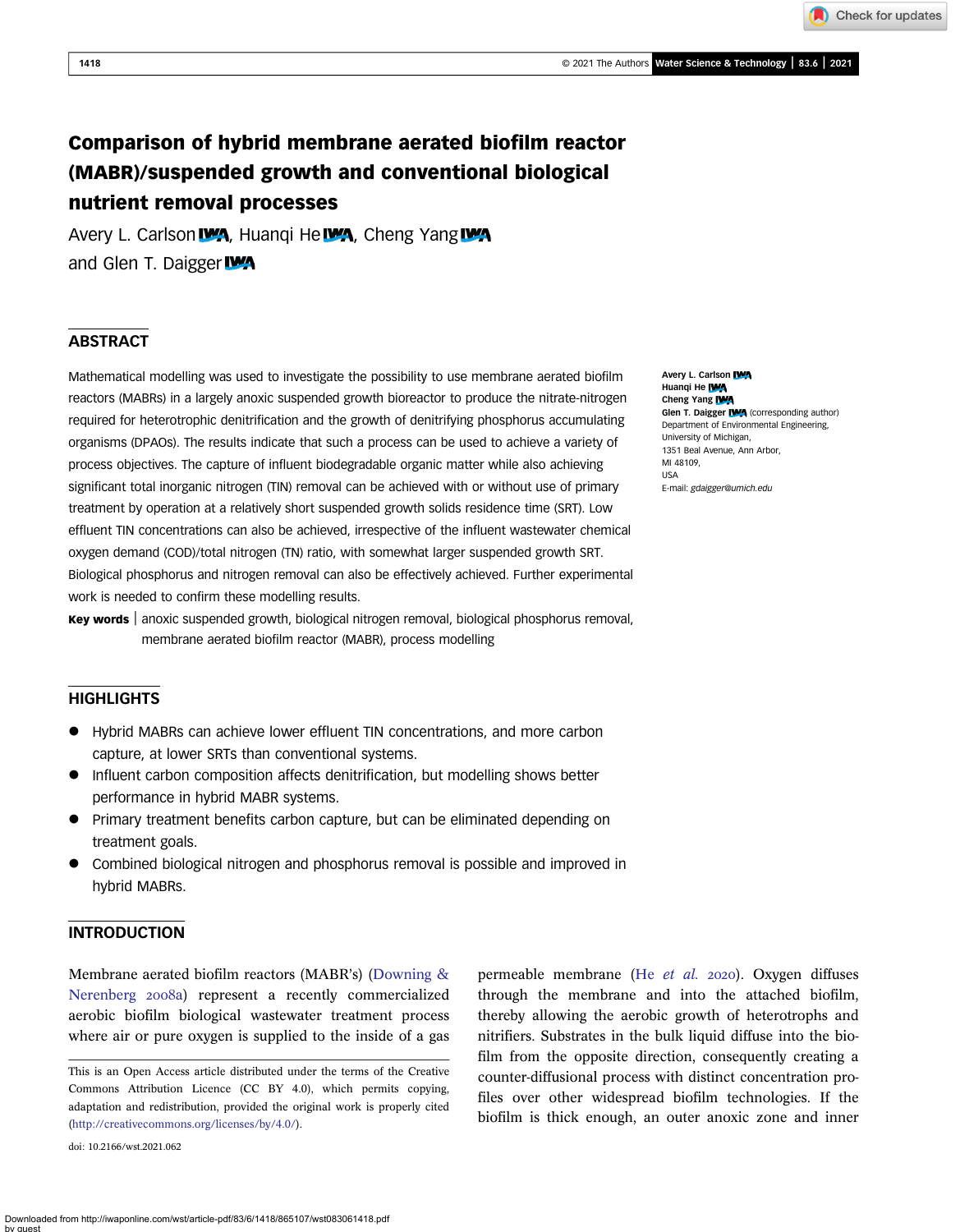<span id="page-1-0"></span>aerobic zone can develop within the biofilm. More recently, researchers have incorporated MABR units into the anoxic zone of conventional suspended growth biological nutrient removal (BNR) processes, allowing the nitrate produced by nitrification in the MABR biofilm to serve as an electron acceptor for heterotrophs in the suspended growth, while reducing or eliminating the need for mixed liquor recirculation for total nitrogen removal [\(Downing & Nerenberg](#page-10-0)  $2008b$ ; [Houweling & Daigger](#page-10-0) 2019; [Sathyamoorthy](#page-10-0) et al. ). To date, the MABR component of the system has been sized to accomplish only a portion of the needed nitrification (often about 30% and less than 50%) ([Houweling](#page-10-0) et al. ), and this has allowed a modest reduction in the size of the downstream aerobic suspended growth zone needed to complete the required overall extent of nitrification. These processes also benefit from the much higher oxygen transfer efficiency (OTE) achieved with MABR units, compared to the oxygen transfer systems available for suspended growth bioreactors (Li [et al.](#page-10-0) 2008; Côté et al. 2015).

The success of these combined MABR/suspended growth processes (further referred to here as hybrid MABR processes) suggests that further benefits may result if most, or all, of the required nitrification is provided by the MABR units. Process energy requirements would be further reduced as an increased proportion of the oxygen demand for nitrification is satisfied by the more energy-efficient MABR units. Moreover, the size of the suspended growth aerobic zone could be significantly reduced, or even eliminated, further reducing process oxygen (and corresponding energy) requirements. Nitrogen removal would also no longer be limited by mixed liquor recirculation, potentially allowing for increased nitrogen removal. Reduction or elimination of the suspended growth aerobic zone could also result in a significant reduction in the suspended growth solids residence time (SRT), thereby reducing the fraction of influent biodegradable organic matter oxidized, thereby allowing more of the influent carbon to be captured for other purposes.

Previous work by this group using a simplified modelling approach demonstrated that these benefits could be realized. At that time, MABR modules had not yet been developed in any established biological process simulation software that we were aware of. Instead a surrogate completely stirred tank reactor (CSTR) performed complete nitrification on an influent stream, which then sent the oxidized product – nitrate-nitrogen – to a downstream anoxic tank performing denitrification on a separate stream of influent carbon (see Table 1 for those constituent loadings). Results were encouraging, and met the criteria above with achieved reductions to SRT (<3 days), effluent TIN, and oxidized particulate and

| Item         | Value | <b>Units</b>   | Value  | <b>Units</b> |
|--------------|-------|----------------|--------|--------------|
| Flow         | 0.25  | $m^3$ /cap-day | 25,000 | $m^3$ /day   |
| <b>COD</b>   | 170   | $g$ /cap-day   | 17,000 | kg/day       |
| <b>TKN</b>   | 15    | g-N/cap-day    | 1,500  | kg-N/day     |
| $NH_{5}N$    | 65    | $\%$ of TKN    | 975    | kg-N/day     |
| TP           | 2.5   | $g-P/cap$ -day | 250    | $kg-P/day$   |
| $\rm{COD/N}$ | 11.3  | mg-COD/mg-N    |        |              |

colloidal organic matter during denitrification [\(Daigger](#page-10-0) [et al.](#page-10-0) 2019). Fortunately, upgrades to the simulation software (SUMO, Dynamita) now include MABR unit processes, allowing additional important design parameters. This paper extends the previous work by incorporating MABR unit processes directly into suspended growth processes and compares results to modified Ludzack–Ettinger (MLE) and A2 /O suspended growth processes, conventional configurations often used in practice for their simplicity in performing nitrogen removal and combined nitrogen and phosphorus removal, respectively [\(Grady](#page-10-0) et al. 2011; Water Environment Federation 2018). The objectives were to: (1) further quantify differences between hybrid MABR process options, compared to these conventional suspended growth processes, and (2) identify hybrid MABR process operating conditions that may be interesting to pursue experimentally.

## MATERIALS AND METHODS

#### Processes simulated

Process simulations were conducted to determine the impact of the suspended growth bioreactor SRT on effluent TIN for hybrid MABR biological nitrogen and combined biological nitrogen and phosphorus process options. TIN was the metric of effluent total nitrogen performance considered in this study instead of total nitrogen (TN) because the former captures the components of nitrification and denitrification, whereas the organic nitrogen components of the latter are wastewater specific and dynamic. Capture of influent chemical oxygen demand (COD) for productive purposes was assessed by the fraction of influent COD converted to biogas when primary sludge (when primary clarifiers were included) and waste activated sludge (WAS) is subjected to anaerobic digestion. Scenarios were also conducted with or without primary clarification. The results from simulation of the hybrid MABR processes are compared to those for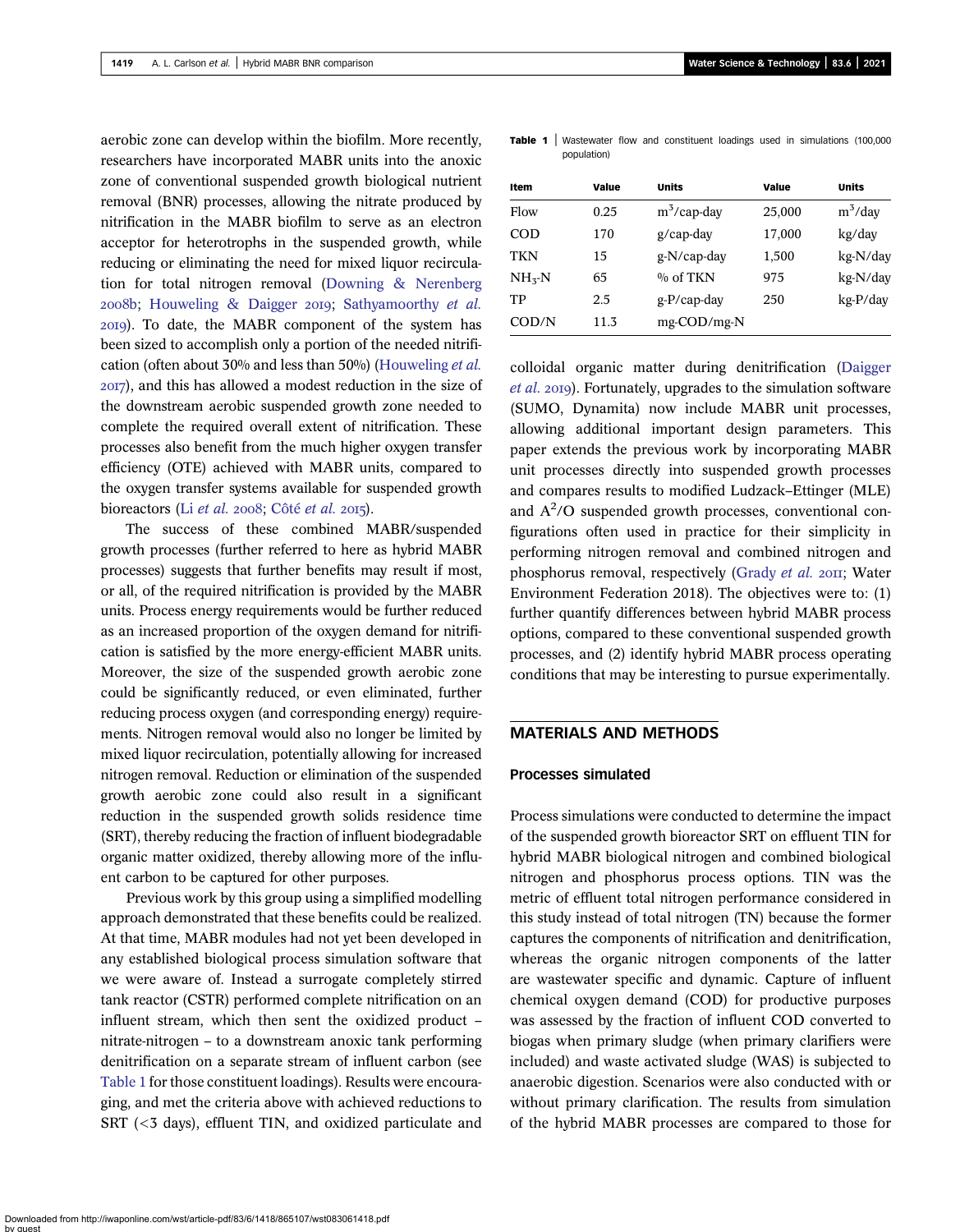the conventional MLE biological nitrogen removal and  $\mathrm{A}^2/\mathrm{O}$ biological nitrogen and phosphorus removal processes.

Figure 1 presents the model configuration used to simulate the hybrid MABR biological nitrogen removal process. The suspended growth process SRT is controlled by adjusting the bioreactor effluent waste flow rate, with a secondary clarifier effluent total suspended solids (TSS) concentration set to zero mg/L to simplify use of the model. Sludge from the secondary clarifier was recycled back to the head of secondary treatment. Waste sludge from the primary clarifier (when included) and suspended growth process were combined, thickened such that no solids (100% solids removal) were returned to the primary effluent stream, and directed to a single-stage anaerobic digester where an SRT of 20 days was maintained for all simulations. Simulations incorporating primary treatment were conducted using a primary treatment TSS removal efficiency of 60%, while simulations with no primary treatment were conducted by lowering the removal efficiency to 0%.

Numerous simulations (data not shown) were conducted to determine the hybrid MABR bioreactor configuration depicted in Figure 1 and consisted of a single MABR zone followed by an anoxic zone (ANX) and an aerated (AER) zone. The bioreactor may be viewed as a rectangular unit with MABR units located at the inlet end, followed by a zone with mechanical mixing for suspended solids suspension, and finally a moderate level of diffused aeration adjacent to the outlet. For this work, we defined the system ammonia loading as the influent ammonia mass per day divided by the MABR surface area. An ammonia loading of 2.7 g-N/ m<sup>2</sup> -day based on the influent ammonia loading for the high COD/TN case was determined to provide good performance, and a packing density of  $150 \text{ m}^2/\text{m}^3$  was used to size the MABR zone in the model. The ammonia loading to the MABR is within the range of nitrification rates currently used to design commercial hybrid systems  $(1.5-3 \text{ g-N/m}^2$ day) (Côté [et al.](#page-10-0) 2015; [Kunetz](#page-10-0) et al. 2016). The ammonia loading under the low COD/TN condition pushed just beyond this at  $3.1$  g-N/m<sup>2</sup>-day. A suspended growth mixed liquor suspended solids (MLSS) concentration of 3,000 mg/ L was maintained for both the hybrid MABR and conventional processes so that the same size secondary clarifier would be required, allowing the suspended growth SRT to fully characterize the difference in required bioreactor volume for all process options. This required varying the suspended growth bioreactor volume. Sufficient bioreactor volume was provided by the MABR volume for the lowest SRT investigated, but volume for the downstream anoxic and aerobic zone was required to maintain the target 3,000 mg/L MLSS concentration as the suspended growth SRT increased. When these zones were added, the relative volumes for the system were maintained at 90% anoxic and 10% aerobic. The terminal aerobic zone was found to be necessary to oxidize residual ammonia, and a dissolved oxygen (DO) concentration of 1 mg/L was maintained for all simulations where this zone was included. Overall process performance was also found to be optimized if a minimal DO concentration of 0.1 mg/L was maintained in the anoxic zone. A small amount of residual oxygen blunted ammonia was released downstream of the MABR from anoxic hydrolysis of organic nitrogen and decay products. The settleability of anoxic suspended growth was also considered likely to be poor. Thus, a modest amount of aeration would be necessary in any bioreactor configuration in a full-scale facility.

The conventional MLE biological nitrogen removal process ([Figure 2\)](#page-3-0) was generally configured as described above. The MLE bioreactor secondary treatment consisted of two anoxic continuously stirred tank reactors (CSTRs) followed by three aerobic CSTRs with a mixed liquor recirculation (MLR) of 400% of the influent flow. The anoxic zone constituted 30% of the bioreactor volume, with the aerobic zone being the remaining 70% of the total. The total volume was varied to maintain a MLSS concentration of 3,000 mg/L. A DO concentration of 2 mg/L was



Figure 1 | Schematic of hybrid MABR biological nitrogen removal process.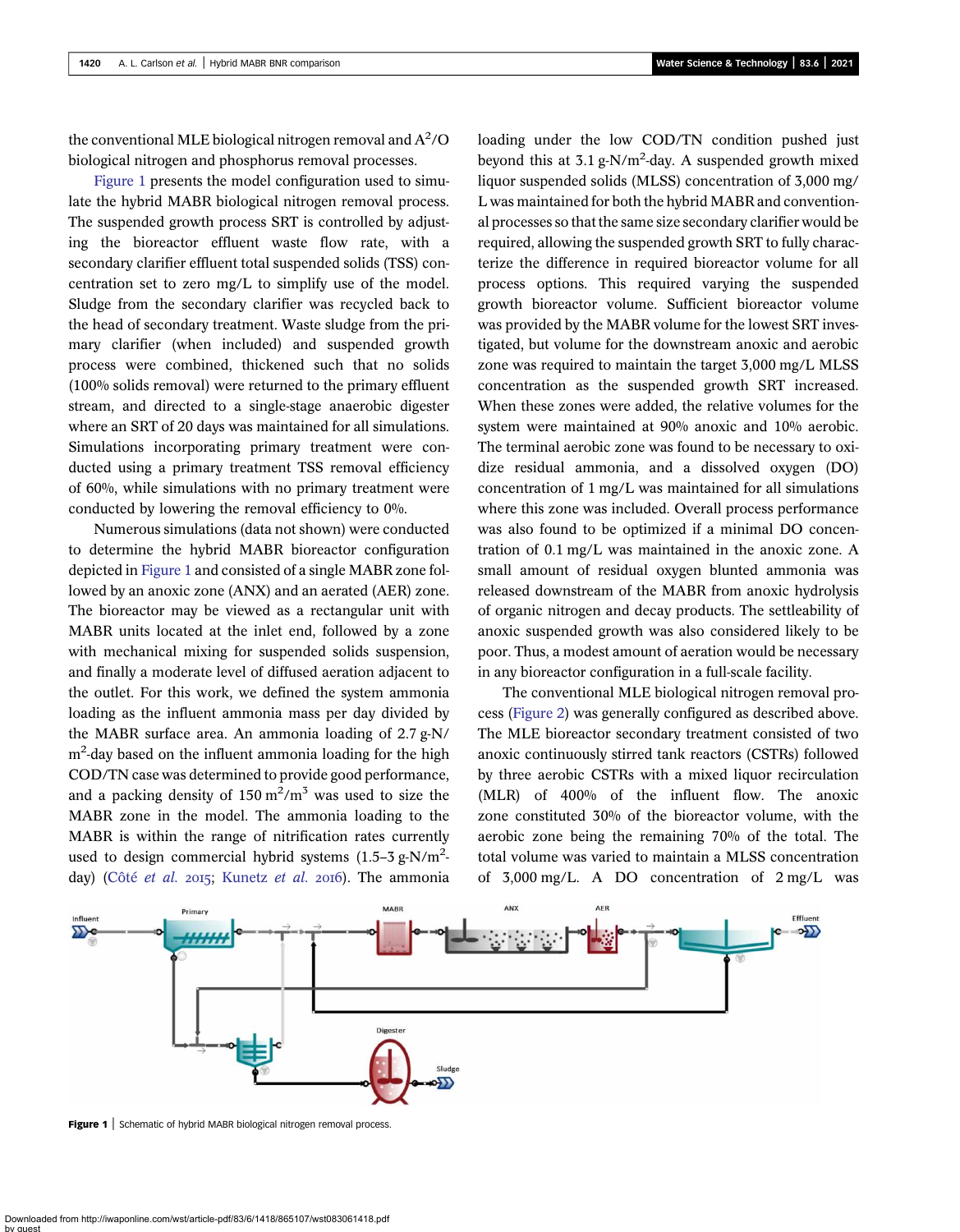<span id="page-3-0"></span>

Figure 2 | Schematic of MLE nitrogen removal process.

maintained in the aerobic CSTRs. Primary and secondary clarification, sludge thickening, and anaerobic digestion were as previously described for the hybrid MABR process.

Hybrid MABR and conventional  $A^2$ /O processes for biological nitrogen and phosphorous removal are illustrated in Figures 3 and 4, respectively. The sole difference between the biological nitrogen removal options described above is the addition of an initial anaerobic zone (ANA) to both processes for hydrolysis of particulate and colloidal organic matter and volatile fatty acid uptake by phosphorus accumu-lating organisms (PAOs) ([Grady](#page-10-0) *et al.*  $20\text{II}$ ). The sizes of the bioreactor zones were adjusted to provide optimal nutrient removal, as described below. The resulting relative volumes of the anaerobic, MABR, anoxic, and aerobic zones for the hybrid MABR bioreactor were 12%/12%/74%/2%,

respectively. Likewise, the relative volumes of the ANA, ANX, and AER zones of the conventional  $A^2/O$  process were 13%/36%/51%, respectively. As above, the total volume was adjusted to maintain a MLSS concentration at 3,000 mg/L for both processes.

All simulations were run in steady-state mode in SUMO20. In this mode, the software solver looks for solutions that converge to a particular value and the system behavior does not change with run time [\(Dynamita](#page-10-0) 2019).

## Wastewater flows and constituent loadings

[Table 1](#page-1-0) summarizes the influent wastewater flows and constituent mass loadings used, along with the per-capita values used to calculate them for a service population of 100,000



Figure 3 | Schematic of hybrid MABR biological nitrogen and phosphorus removal process.



**Figure 4** Schematic of  $A^2$ /O N&P removal process.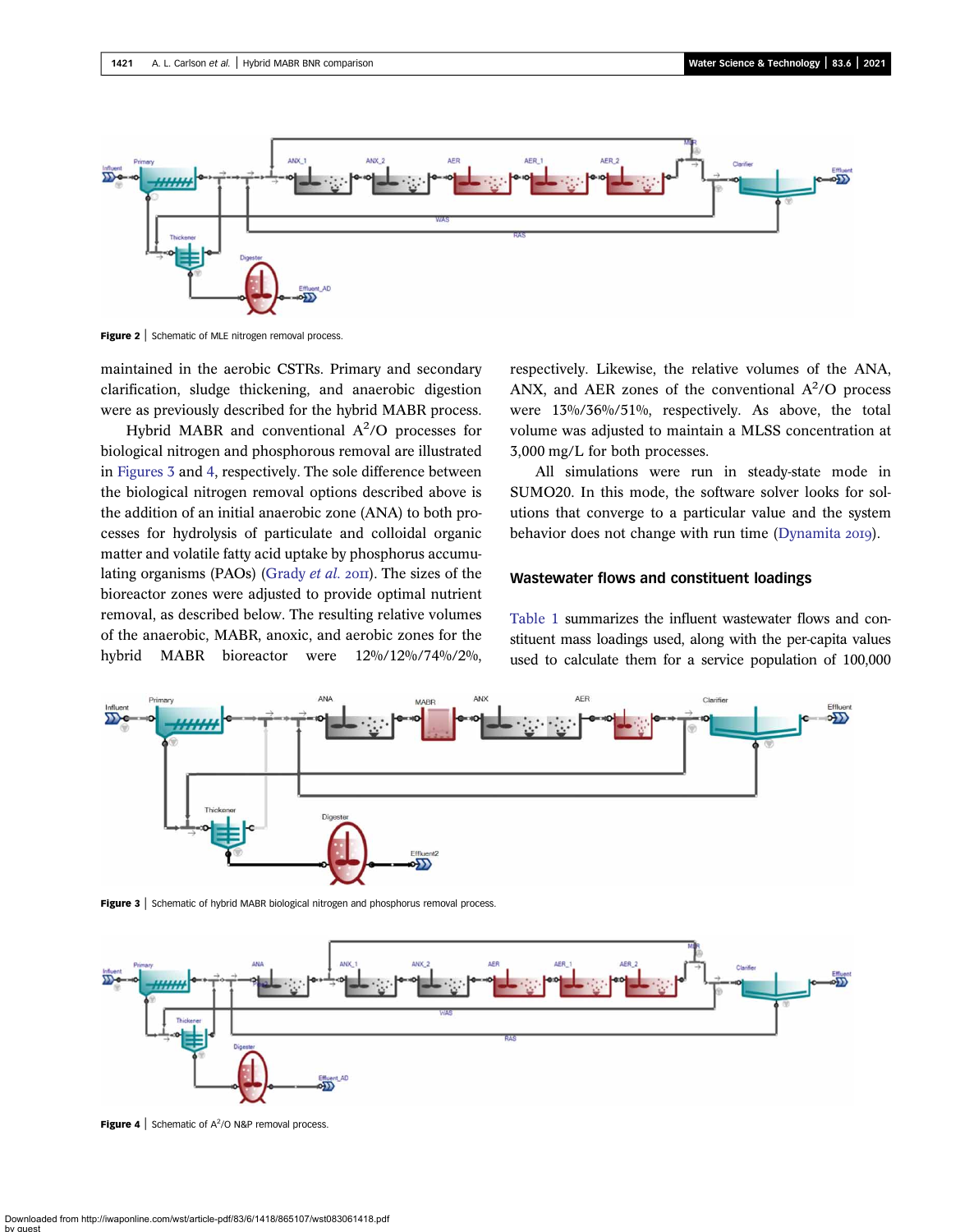people. The relatively low water use used  $(0.25 \text{ m}^3/\text{cap-day})$ results in a relatively strong wastewater (680 mg/L COD, 60 mg-N/L TKN, 10 mg-P/L TP). A sensitivity analysis (data not provided) using higher per-capita wastewater use, resulting in overall lower wastewater concentrations, resulted in similar performance patterns as those reported below. A wide range of operating conditions was simulated to provide an understanding of the opportunities and trade-offs available, depending on the desired objectives (e.g., maximize biogas production, nitrogen removal, nitrogen and phosphorus removal).

Results from the previous work ([Daigger](#page-10-0) *et al.* 2019) and from this work (reported below) indicate that excellent TN removal can be accomplished. Since biological nitrogen removal via heterotrophic metabolism depends on the availability of sufficient organic matter, a sensitivity analysis was conducted to assess the impact of a lower wastewater COD/ TN ratio on the effluent TIN. For this analysis, the per-capita COD loading was reduced from 170 to 100 g-COD/cap-day, resulting in a reduction in the influent wastewater COD/TN ratio from 11.3 to 6.7 mg-COD/mg-N. Table 2 presents the revised influent wastewater flows and constituent loadings used for this analysis.

#### Simulation methodology

Simulations were conducted using SUMO20 by Dynamita. Default wastewater characteristic and biological process stoichiometry and kinetics were used, except that the anoxic growth factor for ordinary heterotrophic organisms (OHOs), glycogen-accumulating organisms (GAOs), and PAOs which were adjusted from 0.6, 0.66, and 0.33, respectively to 0.83 for the hybrid MABR processes. This was done because anoxic operation of the suspended growth component of the hybrid process would select for a higher proportion of denitrifying organisms. Default anoxic growth factors were maintained for the conventional biological nitrogen and phosphorus removal processes. Oxygen input to the

Table 2 | Wastewater flow and constituent loadings used for low COD/N simulations (100,000 population)

| Item         | Value | <b>Units</b>   | Value  | <b>Units</b> |
|--------------|-------|----------------|--------|--------------|
| Flow         | 0.25  | $m^3$ /cap-day | 25,000 | $m^3$ /day   |
| COD          | 100   | $g$ /cap-day   | 10,000 | kg/day       |
| <b>TKN</b>   | 15    | g-N/cap-day    | 1,500  | kg-N/day     |
| $NH3-N$      | 75%   | $\%$ of TKN    | 1,125  | kg-N/day     |
| TР           | 2.5   | $g-P/cap$ -day | 250    | kg-P/day     |
| $\rm{COD/N}$ | 6.7   | mg-COD/mg-N    |        |              |

MABR units was adjusted to minimize effluent TN and the bleed through of oxygen out of the biofilm and into the suspended growth. The biofilm thickness was set at 175 μm, with the biofilm specific mass of  $10 \text{ g}$  TSS/m<sup>2</sup>. The biofilm was divided into three layers, and the mass transfer boundary layer thickness (40 μm) was maintained. Water displaced by membrane and ratio of reactor volume filled by a membrane were 0.25 and 1.0, respectively. All simulations were conducted at a temperature of 20 $\degree$ C.

## RESULTS AND DISCUSSION

## Biological nitrogen removal

The effect of suspended growth SRT on effluent total inorganic nitrogen (TIN) for the hybrid MABR and MLE biological nitrogen removal processes is presented in [Figure 5](#page-5-0) for the influent wastewater 11.3 mg-COD/mg-N case. The effluent TIN for the hybrid MABR process decreases sharply as the suspended growth bioreactor SRT increases from the lowest value simulation of 0.5 days and approaches minimal values of diminishing return at SRT values in the 2.5 to 3-day range. These low suspended growth SRTs can be maintained while achieving such high levels of nitrogen removal because nitrification is accomplished largely in the MABR biofilm. In contrast, a much longer suspended growth SRT is required for the conventional MLE process because a sufficient aerobic suspended growth zone must be maintained to allow nitrifiers to grow, in addition to the anoxic zone needed for denitrification. An effluent TIN for the MLE process of approximately 6 mg-N/L is indicated, which would be acceptable according to most current standards [\(Moore](#page-10-0) 2009). However, compared to an effluent TIN concentration of 1 mg-N/L or less for the hybrid MABR process, these simulation results illustrate the opportunity to greatly improve upon the existing system. Likewise, effluent TIN directly comparable to that achieved with the MLE process (i.e. 6 mg-N/L) can be achieved with the hybrid MABR process at a suspended growth SRT of around 1 day. The rapid decrease in effluent TIN estimated in the hybrid MABR process (with or without primary clarification) occurs because of increased hydrolysis and metabolism of particulate and colloidal organic matter as the suspended growth SRT increased from the lowest value of 0.5 days to around 2 days. Similar effluent TIN for the MLE process simulated with and without primary treatment implies that denitrification in the anoxic zone is limited principally by nitrate recirculation from the downstream aerobic zone by the MLR.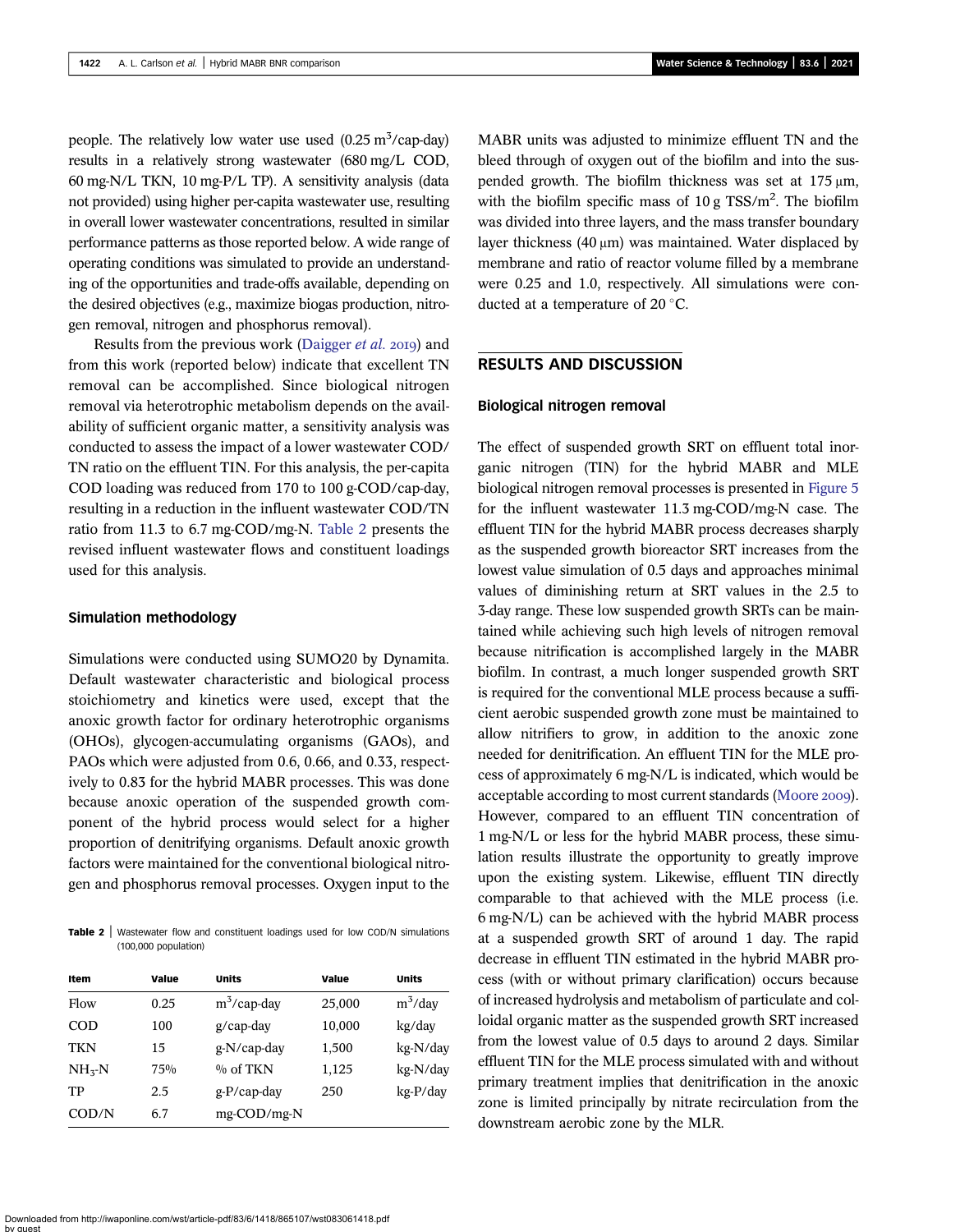<span id="page-5-0"></span>

Figure 5 | Effect of suspended growth bioreactor SRT on effluent total inorganic nitrogen for influent wastewater COD/N of 11.3 mg-COD/mg-N.

The results of simulations conducted to investigate the impacts of reduced influent wastewater COD/TN on process performance are presented in [Figure 6](#page-6-0). Notice the change in the vertical scale from Figure 5. Effluent quality for the conventional MLE process is adversely impacted by the reduction in influent wastewater COD/TN, and effluent TIN is higher with primary treatment than without (approximately 25 mg-N/L and 20 mg-N/L, respectively). This suggests that denitrification is now carbon limited in the anoxic zone. Effluent TIN concentrations are also elevated for the hybrid MABR process, again regardless of primary treatment, but are much lower than for the conventional MLE process (<5 mg-N/L). In fact, effluent TIN concentrations achieved by the hybrid MABR process at the higher influent wastewater COD/TN ratio discussed previously are approached for the hybrid MABR process at unfavourable influent conditions without primary treatment, as the suspended growth SRT is increased to around 5 days. As above, the hybrid MABR process can achieve better effluent TIN concentrations than the MLE process at a suspended growth SRT of around 1 day. In short, the results presented in Figures 5 and [6](#page-6-0) indicate that the hybrid MABR process provides increased flexibility using influent carbon for denitrification, regardless of influent carbon composition.

The results presented in [Figure 7](#page-6-0) provide further insight into the metabolism of carbon in the biological nitrogen removal process options. The effect of bioreactor suspended growth SRT on the fraction of plant influent COD that is converted into biogas (expressed as COD) in an anaerobic digester operating at a 20 day SRT in this figure is indirectly related to the process operating conditions previously depicted in Figures 5 and [6](#page-6-0). This parameter provides one metric of the capture of useful carbon for the treatment process over the range of influent wastewater options evaluated. The flow of carbon directed to the digester includes primary sludge, during simulations where primary clarifiers were provided, and pumped WAS from secondary treatment. Increased suspended growth SRT results in less biodegradable organic matter available to direct to the anaerobic digester (i.e. a lower fraction of plant influent COD converted to biogas), suggesting that more plant influent biodegradable organic matter is oxidized in the hybrid MABR or MLE processes. The benefit of primary treatment, along with the negative impact of increased suspended growth SRT, on the capture of usable carbon are clearly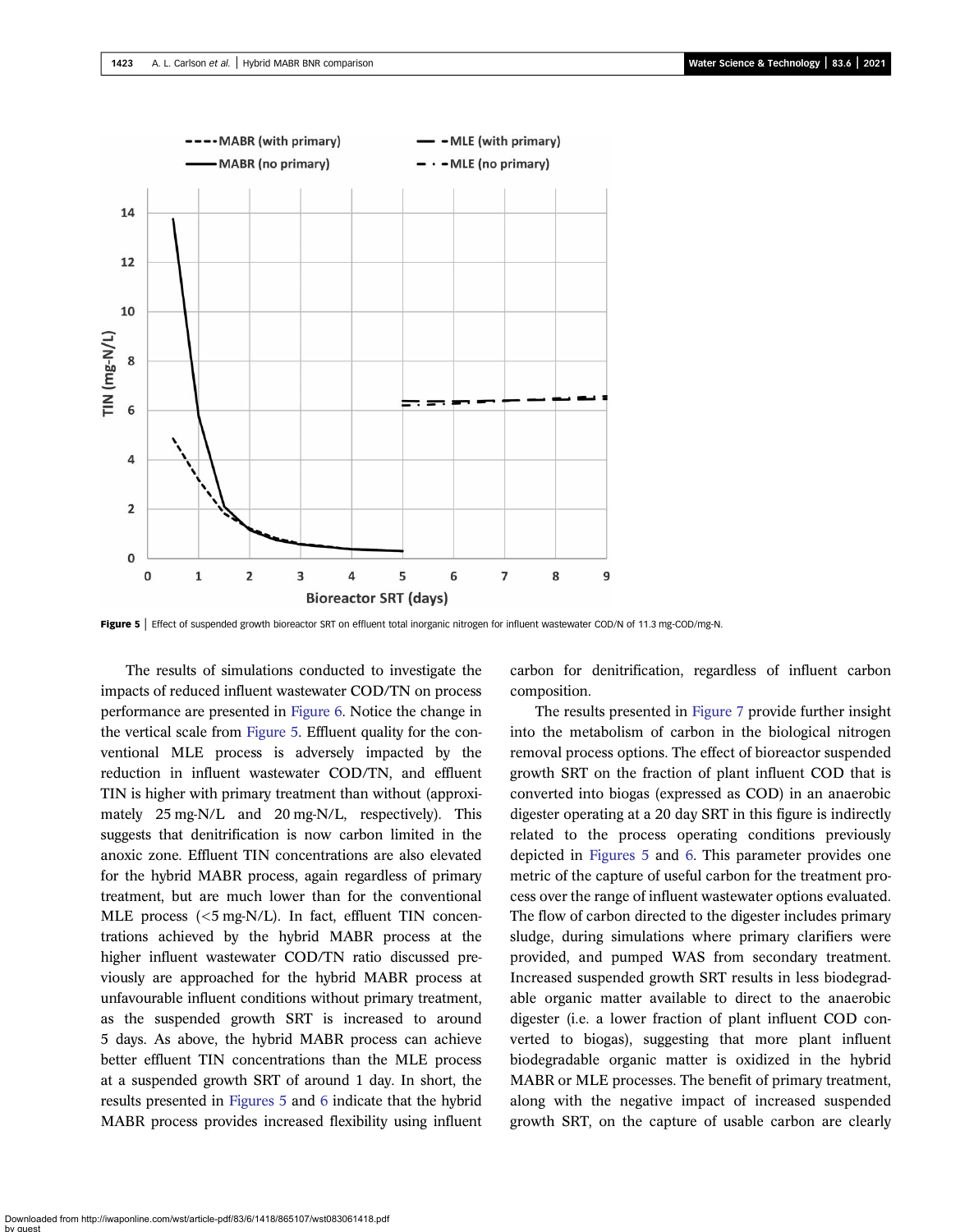<span id="page-6-0"></span>

Figure 6 | Effect of suspended growth bioreactor SRT on effluent total inorganic nitrogen for influent wastewater COD/N of 6.7 mg-COD/mg-N.



Figure 7 | Effect of suspended growth bioreactor SRT on biogas production as a percentage of influent COD.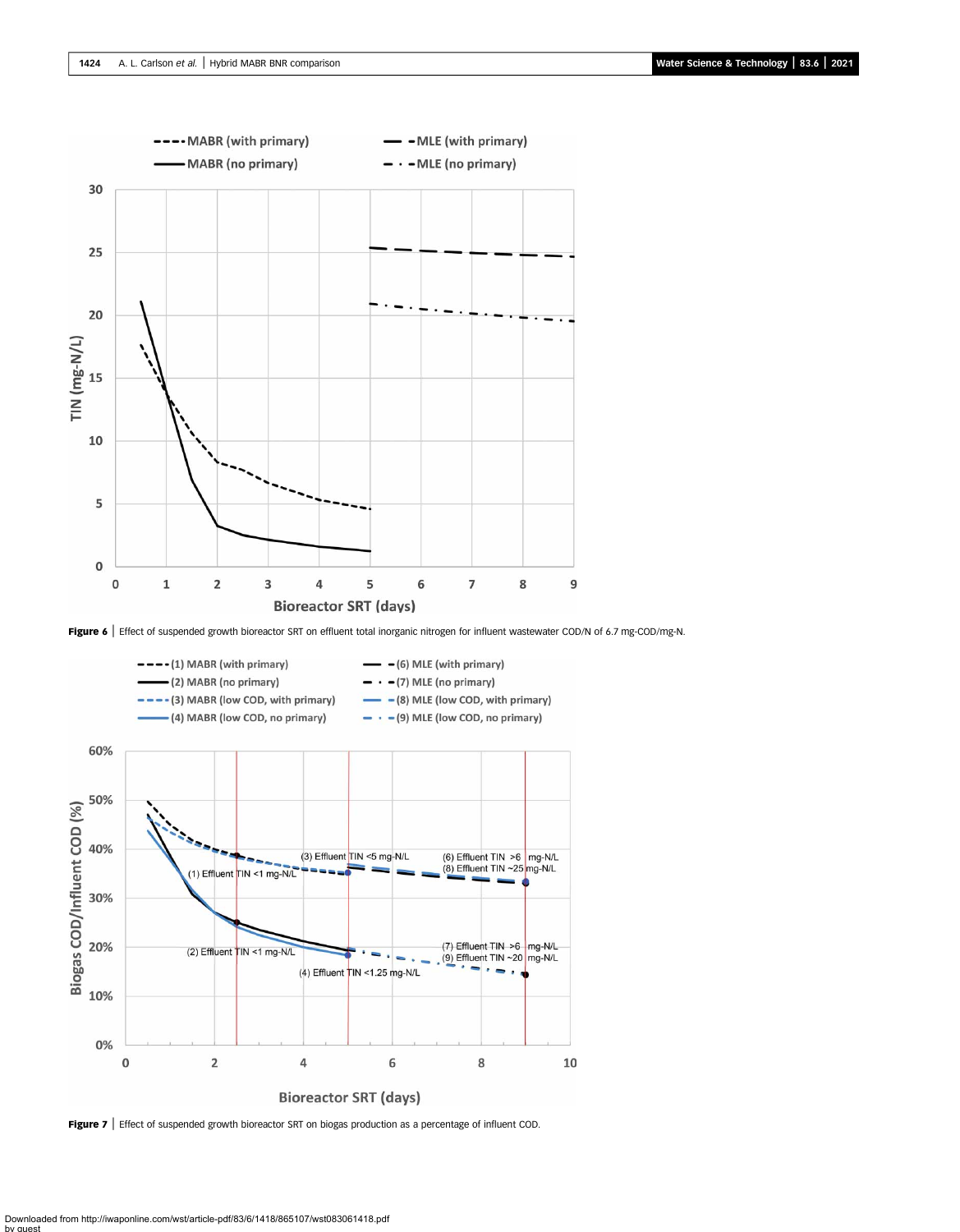illustrated in [Figure 7](#page-6-0) when the slopes diverge around the 1 day SRT mark. Remember, the benefits provided by the hybrid MABR process were a lower suspended growth SRT requirement to produce a high-quality effluent with low effluent TIN, which now also translates into enhanced carbon redirection to biogas. Interestingly, the fraction of influent COD captured as biogas is essentially the same irrespective of the COD/TN ratio of the influent wastewater. However, the reason for this becomes clear when viewing the results with [Figures 5](#page-5-0) and [6](#page-6-0): denitrification is hindered with lower influent COD/TN and low suspended growth SRTs leading to a higher effluent TIN concentration, and therefore, a higher suspended growth SRT is required to achieve similar effluent quality, which results in less influent COD captured as biogas, as indicated in [Figure 7](#page-6-0). In short, a higher fraction of the influent biodegradable organic matter must be used for denitrification to achieve the same effluent TIN with the hybrid MABR process when the COD/TN of the influent wastewater is lower and less favourable. Comparison of [Figures 5](#page-5-0)–[7](#page-6-0) highlights the trade-offs that exist between effluent TIN and carbon capture for the hybrid MABR process. Operation at an SRT of 2.5 days with higher strength influent wastewater (11.3 mg-COD/mg-N) allows effluent TIN reductions less than 1 mg-N/L; however, carbon capture is higher with the addition of primary treatment (roughly 40% versus 25% without primary treatment). When influent carbon is diminished, i.e. COD/TN is decreased to 6.7 mg-COD/mg-N, a higher effluent quality (1.25 mg-N/L) but less effective carbon capture (18%) is the result of the system at a 5-day SRT without primary treatment. Conversely, a slightly higher effluent but more carbon capture is achieved at the same operation including primary treatment. Reduced suspended growth SRT results in increased effluent TIN, but in almost all cases the concentrations achieved by the hybrid MABR are generally less than that achieved under equivalent conditions by the MLE process ([Figures 5](#page-5-0) and [6](#page-6-0)), and increased carbon capture as quantified by the fraction of influent COD as biogas [\(Figure 7\)](#page-6-0). Carbon capture for the conventional MLE process can only be improved by including primary treatment when the influent wastewater COD/TN decreases [\(Figure 7\)](#page-6-0), and in this instance effluent TIN concentrations also increase substantially [\(Figures 5](#page-5-0) and [6](#page-6-0)).

The above results further indicate significant performance and economic advantages for the hybrid MABR process options relative to conventional biological nitrogen removal processes such as MLE. [Table 3](#page-8-0) summarizes a series of comparisons intended to illustrate these differences. The SRT selected for the hybrid MABR process for influent wastewater with a COD/TN ratio of 11.3 mg-COD/mg-N is the minimum value which achieves an effluent TIN less than 1 mg-N/L, rounded to the nearest 0.5-day SRT, while the SRT selected for the hybrid MABR process for influent wastewater with a COD/TN ratio of 6.7 mg-COD/mg-N is the highest value considered. The suspended growth SRT required for the hybrid MABR process treating the influent wastewater with a COD/TN of 11.3 mg-COD/mg-N is half that required for the conventional MLE process, while achieving a much lower effluent TIN concentration. This results in a much smaller suspended growth bioreactor for the hybrid MABR process, a reduction of roughly 40% the MLE volume. The same suspended growth SRT values are used for all options for the influent wastewater with a COD/TN of 6.7 mg-COD/ mg-N, which translates to similar bioreactor sizes but a dramatically lower effluent TIN concentration (approximately 20 mg-N/L) for the hybrid MABR process compared to the MLE design. In all cases, there is a clearly illustrated benefit of reduced bioreactor volume when primary treatment is provided; however, the relationship to effluent TIN is also dependent on influent COD/TN conditions.

Examination of [Table 3](#page-8-0) for system process energy inputs and outputs, shows that the hybrid MABR process displays significantly reduced energy requirement versus the MLE system. Ancillary reductions are found in the form of the required mass of oxygen, as a substantial proportion is transferred by the much more energy-efficient MABR units. Estimates of OTE for hybrid MABRs in the field range from 50 up to 100%, compared to 25% or less in conventional systems (Li [et al.](#page-10-0) 2008; [Houweling](#page-10-0) et al. 2017). Direct reductions, such as elimination of mixed liquor recirculation that is not needed for the hybrid MABR process, cuts energy inputs even further. Energy for necessary items such as mixing were not considered in this assessment, but research has shown any potential increases to energy demand for MABR system mixing are modest when compared to total system requirements [\(Aybar](#page-10-0) et al. 2012). Evaluation of the results with unfavoruably low COD/TN influent conditions provides opportunities to save some energy without sacrificing effluent quality; for instance, the mass of oxygen required per unit of influent COD is higher in all cases for the lower influent COD/TN wastewater, but influent COD can be captured as biogas to a greater extent when primary treatment is provided. Carbon capture is also higher for the hybrid MABR than the MLE process without primary treatment. The fraction of influent COD captured as biogas is similarly independent of the influent wastewater COD/TN ratio, thus enabling decision-making as to the extent of desired carbon capture to revolve around treatment goals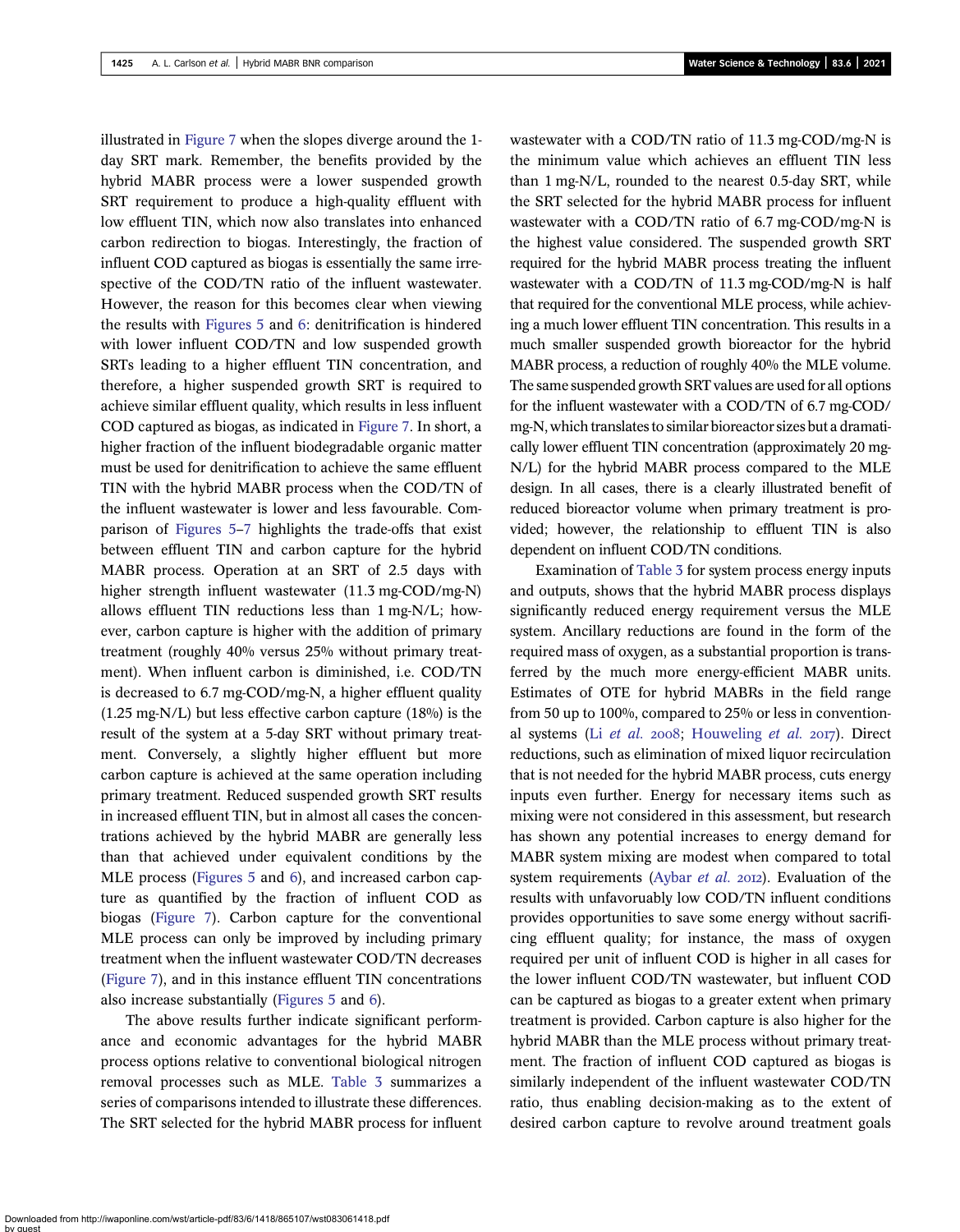|                                                                         | <b>Hybrid MABR</b><br><b>Conventional MLE</b> |                        |                     |                        |  |
|-------------------------------------------------------------------------|-----------------------------------------------|------------------------|---------------------|------------------------|--|
| Item                                                                    | <b>With primary</b>                           | <b>Without primary</b> | <b>With primary</b> | <b>Without primary</b> |  |
| $\text{COD}/\text{TN} = 11.3 \text{ mg-COD}/\text{mg-N}$                |                                               |                        |                     |                        |  |
| Suspended growth SRT (days)                                             | 2.5                                           | 2.5                    | 5                   | $\sqrt{5}$             |  |
| Effluent TIN (mg-N/L)                                                   | 0.8                                           | 0.8                    | 6.4                 | 6.2                    |  |
| MLR(0/0)                                                                | $N/A^a$                                       | N/A                    | 400                 | 400                    |  |
| $AOR/ COD$ (mg $O2/mg$ influent COD)                                    |                                               |                        |                     |                        |  |
| <b>MABR</b>                                                             | 0.18                                          | 0.19                   | N/A                 | N/A                    |  |
| Conventional                                                            | 0.10                                          | 0.21                   | 0.42                | 0.57                   |  |
| Total                                                                   | 0.28                                          | 0.40                   | 0.42                | 0.57                   |  |
| Mixed liquor recirculation (%)                                          | N/A                                           | N/A                    | 400                 | 400                    |  |
| Bioreactor volume $(m^3)^b$                                             | 4,520                                         | 7,620                  | 7,150               | 12,700                 |  |
| Biogas (mg biogas COD/mg influent COD, %)                               | 38.7                                          | 25.1                   | 36.3                | 19.4                   |  |
| $\text{COD}/\text{TN} = 6.7 \text{ mg} - \text{COD}/\text{mg}-\text{N}$ |                                               |                        |                     |                        |  |
| Suspended growth SRT (days)                                             | 5                                             | 5                      | 5                   | 5                      |  |
| Effluent TIN (mg-N/L)                                                   | 1.2                                           | 5.3                    | 25.4                | 20.9                   |  |
| MLR(0/0)                                                                | N/A                                           | N/A                    | 400                 | 400                    |  |
| $AOR/ COD$ (mg $O2/mg$ influent COD)                                    |                                               |                        |                     |                        |  |
| <b>MABR</b>                                                             | 0.30                                          | 0.33                   | N/A                 | N/A                    |  |
| Conventional                                                            | 0.09                                          | 0.21                   | 0.67                | 0.80                   |  |
| Total                                                                   | 0.39                                          | 0.54                   | 0.67                | 0.80                   |  |
| Bioreactor volume $(m^3)^b$                                             | 4,600                                         | 8,000                  | 4,340               | 7,540                  |  |
|                                                                         |                                               |                        |                     |                        |  |

Biogas (mg biogas COD/mg influent COD, %) 38.3 24.2 37.0 37.0 19.8

<span id="page-8-0"></span>Table 3 | Performance comparison for nitrogen removal process options

aNot applicable.

<sup>b</sup>3,000 mg/L MLSS.

and available infrastructure. Overall, a reduced suspended growth SRT can be selected for the hybrid MABR process, leading to increased effluent TIN, but increased carbon capture, lower energy requirements, and reduced bioreactor volume. Note that these simulations were conducted at a wastewater temperature of  $20^{\circ}$ C. Advantages for the hybrid MABR process would increase at lower temperatures because of the greater impact of temperature on nitrifier than heterotroph growth kinetics.

#### Biological nitrogen and phosphorus removal

One of the major unknowns in hybrid MABR technology is how to best design specifically for biological phosphorus removal. Although early evidence suggests that enhanced biological phosphorus removal (EBPR) is possible at larger scale treatment facilities ([Peeters](#page-10-0) et al. 2017; Li 2018; [Bicudo](#page-10-0) et al. ), there is little research currently projecting how and why an integrated MABR system treating domestic wastewater would decrease effluent phosphorus. Incorporating biological phosphorus removal into the hybrid MABR process necessitates use of a somewhat longer suspended growth SRT to accommodate the slower growing PAOs, com-pared to typical denitrifying heterotrophs [\(Grady](#page-10-0) et al. 2011; Sun [et al.](#page-10-0) 2014). Using a total SRT of 4 days, and a typical domestic influent COD/TN composition (11.3 mg-COD/mg-N), the hybrid MABR process achieved optimal performance with an effluent ortho-phosphorus (OP) concentration of 0.17 mg-P/L and TIN concentration of 0.5 mg-N/L. The conventional  $A^2$ /O system achieved optimal performance at an SRT of 6.8 days. Even though good effluent OP concentrations can be achieved in either case, the hybrid MABR process can achieve significantly lower effluent TIN at lower SRTs. Effluent TIN was already quite low for the hybrid MABR process as total SRT was increased to 4 days, while adverse effects on phosphorus removal was experienced by the conventional system at longer SRTs. Deteriorated phosphorus removal performance in the  $A^2$ /O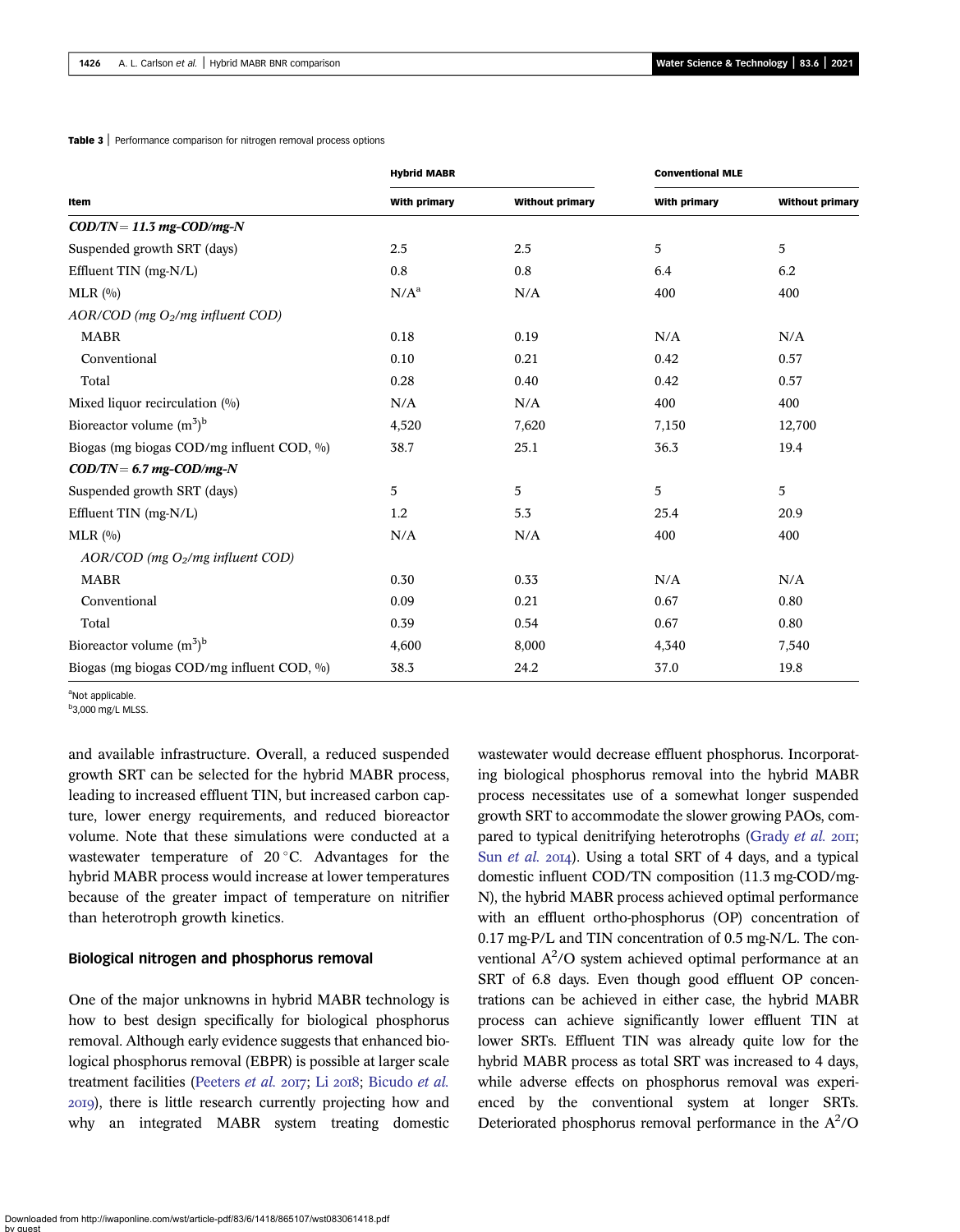| <b>Table 4</b> Comparison of hybrid MABR with conventional biological nitrogen and phos- |  |                                               |  |  |
|------------------------------------------------------------------------------------------|--|-----------------------------------------------|--|--|
|                                                                                          |  | phorus removal process with primary treatment |  |  |

| Item                                         | <b>Hybrid</b><br><b>MABR</b> | <b>Conventional</b><br>$A^2$ /O |
|----------------------------------------------|------------------------------|---------------------------------|
| SRT (days)                                   |                              |                                 |
| Anaerobic                                    | 0.55                         | 0.85                            |
| Anoxic                                       | 3.35                         | 2.45                            |
| Aerobic                                      | 0.1                          | 3.5                             |
| Total                                        | 4.0                          | 6.8                             |
| $MLR$ $(0)$                                  | $N/A^a$                      | 400                             |
| AOR/COD (mg $O_2/mg$ influent COD)           |                              |                                 |
| <b>MABR</b>                                  | 0.20                         | N/A                             |
| Conventional                                 | 0.10                         | 0.42                            |
| Total                                        | 0.30                         | 0.42                            |
| Effluent $TP$ (mg- $P/L$ )                   | 0.17                         | 0.30                            |
| Effluent $TIN$ (mg- $N/L$ )                  | 0.5                          | 6.8                             |
| Biogas (mg biogas COD/mg<br>influent COD, %) | 37.3                         | 36.1                            |
| Bioreactor volume $(m^3)^b$                  | 6,290                        | 9,750                           |

aNot applicable.

<sup>b</sup>3,000 mg/L MLSS.

system at longer SRTs are due to: (1) nitrification in the aerobic zone resulting in nitrate-nitrogen recycle into the anaerobic tank; and (2) less PAO biomass is wasted at longer SRTs, which directly decreases phosphorus-rich bio-mass wastage from the system [\(Grady](#page-10-0) et al. 2011).

Operation and performance characteristics of the hybrid MABR biological nitrogen and phosphorus removal process, compared to the conventional  $A^2$ /O biological nitrogen and phosphorus removal process, are presented in Table 4. Primary treatment was included in both treatment trains because, similar to previous discussion, longer SRTs correlate to increased metabolism of biodegradable organic matter leading to low effluent TIN. Thus, primary treatment was included to reduce the size of the bioreactor and to provide increased carbon capture.

Process oxygen requirements are lower for the hybrid MABR process compared to the conventional  $A^2$ /O process, while the capture of influent COD as biogas is similar. Approximately two-thirds of the total oxygen required for the hybrid MABR process would be transferred using the more efficient MABR units, and the need for mixed liquor circulation would be eliminated, leading to a significant reduction in energy requirements compared to a conventional biological nitrogen and phosphorus removal process, similar to previous discussions above. The lower suspended growth SRT required for the hybrid MABR process results in a smaller bioreactor (35% smaller). These results highlight important advantages of the hybrid MABR biological nitrogen and phosphorus removal process compared to conventional configurations, particularly the ability to achieve lower effluent TIN. The principal impact of incorporating biological phosphorus removal into the hybrid MABR process is a larger bioreactor than designs for nitrogen removal only. Experimental results are needed, of course, to further evaluate the process options outlined here, specifically elucidating what factors influence PAO growth in hybrid MABR systems and what phosphorus removal mechanisms exist under designed bulk liquid anoxic suspended growth. The modelling results herein provide a framework for designing such experiments.

# **CONCLUSIONS**

In conclusion, the results provide further proof of concept for the envisioned hybrid MABR process. It is well demonstrated elsewhere that incorporation of an appropriately sized MABR in a non-aerated suspended growth zone can provide a nitrifying biofilm to produce the nitrate-nitrogen required for denitrification in that zone. Sizing the MABR to accomplish a substantial proportion of the total required nitrification allows the aerated zone required within a conventional suspended growth biological nitrogen removal process to be significantly reduced in size, or eliminated, and allows the suspended growth SRT to be reduced significantly. Conversion of ammonia to nitrate in the initial portion of the suspended growth bioreactor also eliminates the need to recirculate nitrate from a downstream aerobic zone to the anoxic zone, allowing more complete denitrification to occur. This configuration also allows biodegradable organic matter influent to the biological reactor to be used more efficiently for denitrification (little or no oxidation in a downstream aerobic zone), reducing biodegradation of influent organic matter, and the potential to capture a higher fraction of the influent organic carbon for other purposes. Reduced metabolism of biodegradable organic matter reduces the process oxygen requirement, and this, coupled with the higher oxygen transfer efficiency for MABR compared to conventional oxygen transfer systems and elimination of the need for mixed liquor recirculation, results in further reduction of process energy requirements for the hybrid MABR process compared to conventional biological nitrogen removal systems.

The hybrid MABR process offers the potential to maximize carbon capture while minimizing process energy requirements while also achieving significant but